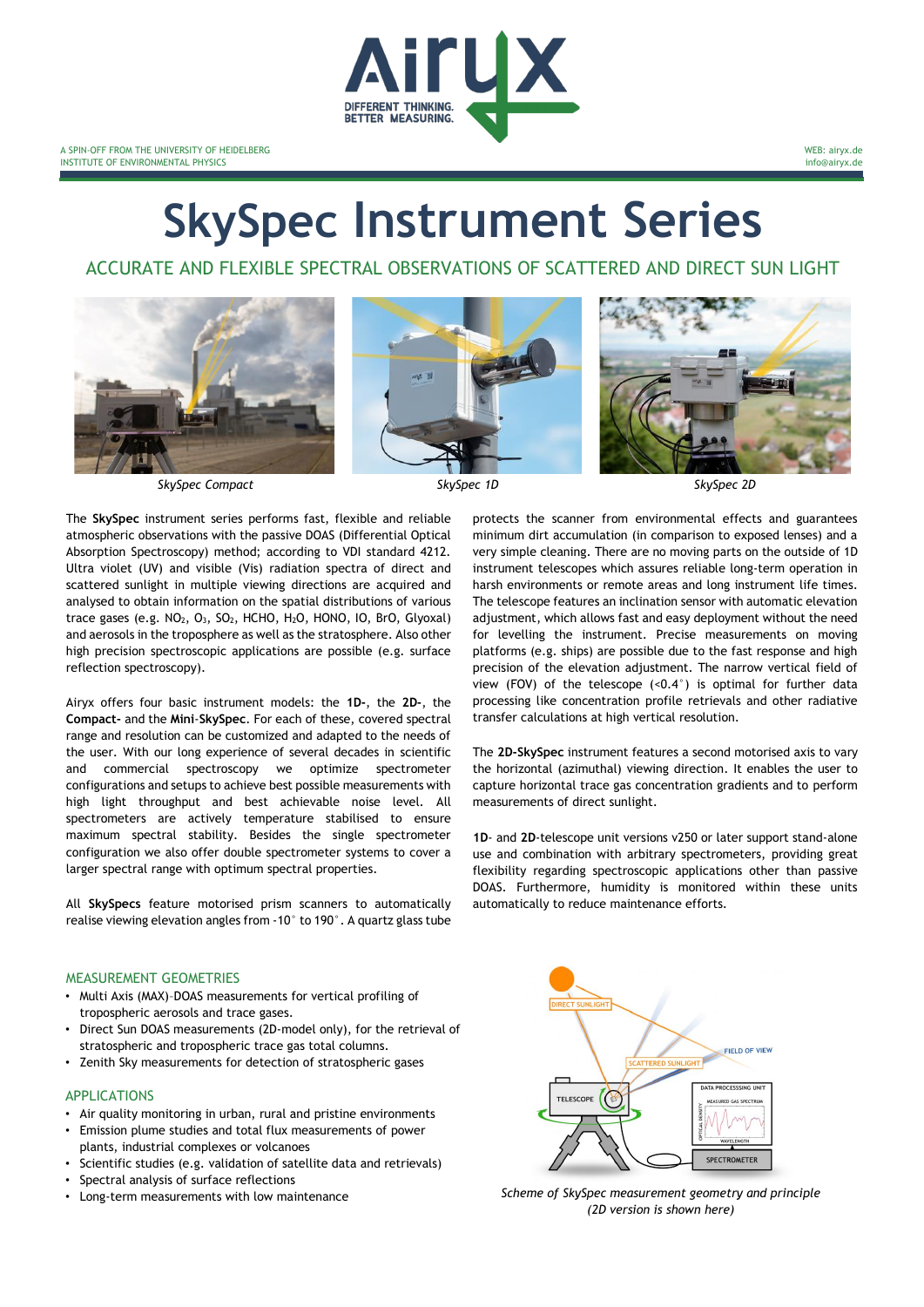| Model                                        |                                                                                                                                       |            |                                                        |                                                                   |  |  |  |
|----------------------------------------------|---------------------------------------------------------------------------------------------------------------------------------------|------------|--------------------------------------------------------|-------------------------------------------------------------------|--|--|--|
|                                              | Mini                                                                                                                                  | Compact    | 1D                                                     | 2D                                                                |  |  |  |
| <b>Measurement PC</b>                        | External                                                                                                                              | Embedded   | External                                               | External                                                          |  |  |  |
| Direct sun mode<br>available                 | No                                                                                                                                    | No         | No                                                     | Yes                                                               |  |  |  |
| Data communication                           | <b>USB</b>                                                                                                                            | LAN / WiFi | <b>USB</b>                                             | <b>USB</b>                                                        |  |  |  |
| Azimuth angle range<br>and accuracy          | Fixed                                                                                                                                 | Fixed      | Fixed                                                  | $-5^{\circ}$ to 185 $^{\circ}$ , $\pm$ 2 $^{\circ}$ <sup>+5</sup> |  |  |  |
| Camera options*1                             | None or single                                                                                                                        |            | None or single                                         | None, single or dual                                              |  |  |  |
| Weight                                       | $\approx$ 7 kg                                                                                                                        |            | $\approx$ 13 kg                                        | $\approx$ 14 kg                                                   |  |  |  |
| Size of telescope unit                       | $47 \times 26 \times 16$ cm <sup>3</sup>                                                                                              |            | $37 \times 23 \times 13$ cm <sup>3</sup>               | $37 \times 23 \times 32$ cm <sup>3</sup>                          |  |  |  |
| Telescope stand-alone<br>possible            | No                                                                                                                                    |            | Yes *6                                                 |                                                                   |  |  |  |
| Size of spectrometer<br>unit                 | Embedded in telescope                                                                                                                 |            | 40 x 35 x 13 cm <sup>3</sup>                           |                                                                   |  |  |  |
| <b>Operation temperature</b>                 | $-10^{\circ}$ C to $40^{\circ}$ C                                                                                                     |            | -30°C to 50°C (telescope unit)                         |                                                                   |  |  |  |
| <b>GPS</b> option                            | Yes                                                                                                                                   |            | <b>No</b>                                              |                                                                   |  |  |  |
| Calibration lamp <sup>*2</sup>               | External handheld lamp <sup>*3</sup>                                                                                                  |            | Integrated and/or external handheld lamp <sup>*3</sup> |                                                                   |  |  |  |
| Spectrometers                                | Single                                                                                                                                |            | Single or dual (UV and Vis)                            |                                                                   |  |  |  |
| Typical spectral range                       | 300-460 nm *4                                                                                                                         |            | 300-405 nm (UV) and 420-565 nm (Vis) *4                |                                                                   |  |  |  |
| <b>Typical spectral</b><br>resolution (FWHM) | $0.6$ nm $4$                                                                                                                          |            | UV: 0.45 nm and 0.6 nm (Vis) *4                        |                                                                   |  |  |  |
| <b>Available detectors</b>                   | UV: back-thinned CCD, Vis: back-thinned CCD or CMOS                                                                                   |            |                                                        |                                                                   |  |  |  |
| <b>Elevation angle range</b><br>and accuracy | -10 $^{\circ}$ to 190 $^{\circ}$ , $\pm$ 0.2 $^{\circ}$ (automatic adjustment with inclination sensor)                                |            |                                                        |                                                                   |  |  |  |
| Field of view FWHM,<br>Vertical x Horizontal | Scattered skylight: $0.3 \times 1$ °, direct sunlight (SkySpec2D with diffusor system only): $10\degree \times 10\degree$             |            |                                                        |                                                                   |  |  |  |
| Tripod & Adapter                             | Adapter for telescope and outdoor tripod <sup>*3</sup>                                                                                |            |                                                        |                                                                   |  |  |  |
| Power consumption                            | <30 W (100 W max.), supply voltage 9-15 V, 110 - 220V AC power supply incl.,<br>operation with battery battery <sup>*1</sup> possible |            |                                                        |                                                                   |  |  |  |
| <b>Housing material</b>                      | Polycarbonate (IP64)                                                                                                                  |            |                                                        |                                                                   |  |  |  |
| <b>Additional sensors</b>                    | Ambient temperature, pressure, humidity in spectrometer housing, temperature on electronic board                                      |            |                                                        |                                                                   |  |  |  |

**\*1Wide field of view (≈90°) cameras on telescope housing e.g. for monitoring of cloud conditions** 

**\*2Mercury (HG) gas lamp for spectrometer wavelength calibration. Re-calibration typically not necessary for due to stable in-house calibration.**

**\*3Available accessory** 

**\*4Customizable, contact us for more information. \*5Accuracy applies if azimuth is automatically calibrated from sun position**

**\*6Instrument version v250 or later, control over RS232, enables switching between devices and connection to arbitrary spectrometers**

## SELECTED PUBLICATIONS CONTAINING RESULTS FROM SKYSPEC MEASUREMENTS

- Kreher et al.: Intercomparison of NO<sub>2</sub>, O<sub>4</sub>, O<sub>3</sub> and HCHO slant column measurements by MAX-DOAS and zenith-sky UV-Visible spectrometers during the CINDI-2 campaign, Atmos. Meas. Tech., https://doi.org/10.5194/amt-2019-157, 2020.
- Tirpitz et al.: Intercomparison of MAX-DOAS vertical profile retrieval algorithms: studies on field data from the CINDI-2 campaign, Atmos. Meas. Tech., https://doi.org/10.5194/amt-2019-456, 2021.
- Wang et al.: Inter-comparison of MAX-DOAS measurements of tropospheric HONO slant column densities and vertical profiles during the CINDI-2 Campaign, Atmos. Meas. Tech., https://doi.org/10.5194/amt-2019-464, 2020.
- Lampel, J., Zielcke, J., Schmitt, S., Pöhler, D., Frieß, U., Platt, U., and Wagner, T.: Detection of O<sup>4</sup> absorption around 328 and 419 nm in measured atmospheric absorption spectra, Atmos. Chem. Phys., 18, 1671–1683, https://doi.org/10.5194/acp-18-1671-2018, 2018.
- Lampel, J., Wang, Y., Hilboll, A., Beirle, S., Sihler, H., Puķīte, J., Platt, U., and Wagner, T.: The tilt effect in DOAS observations, Atmos. Meas. Tech., 10, 4819–4831, https://doi.org/10.5194/amt-10-4819-2017, 2017.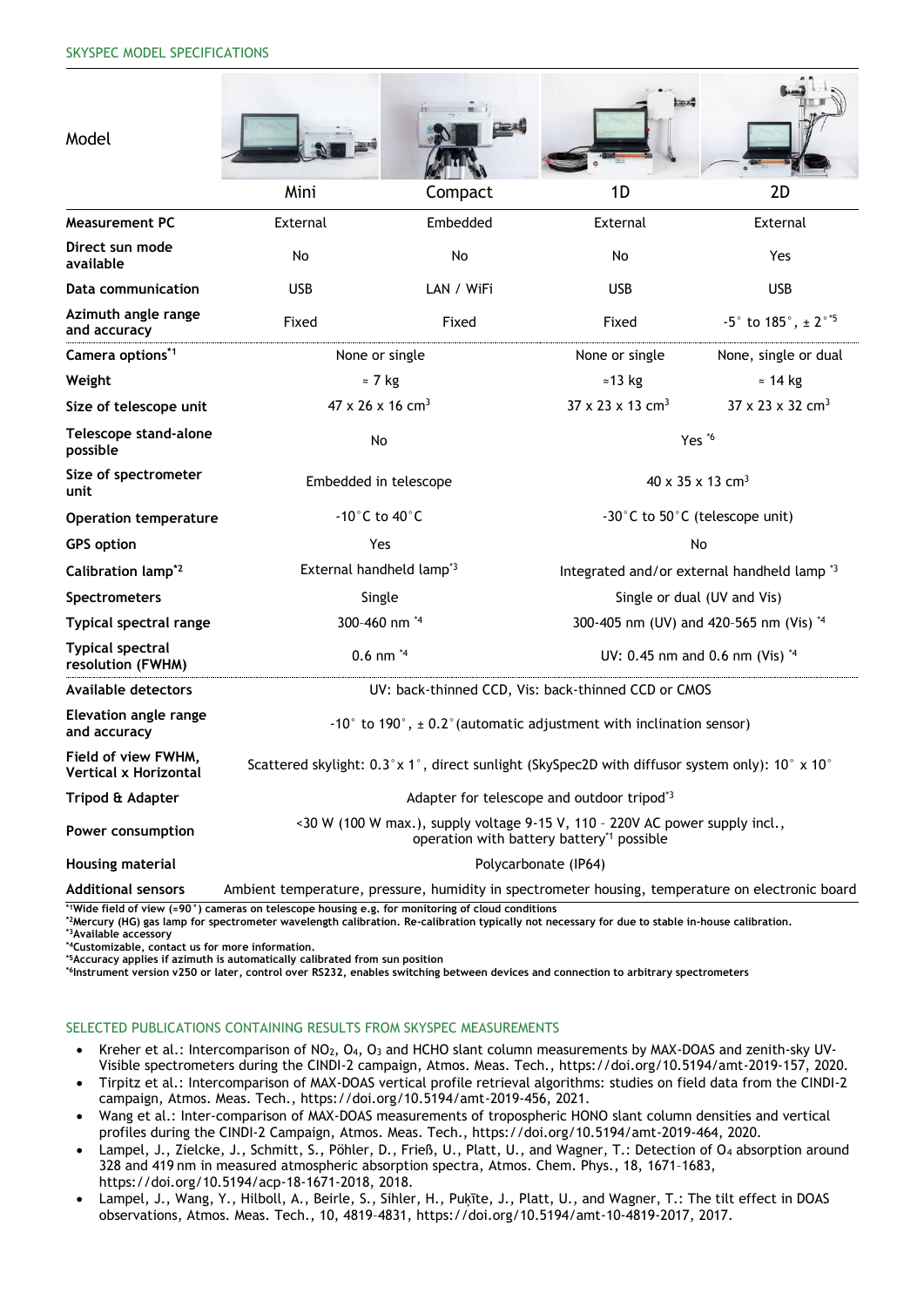## TYPICAL SENSITIVITIES

Data based on MADCAT campaign data (see Lampel et al. 2015, doi:10.5194/amt-8-3767-2015) Integration time: 60 s (≈ 1000 scans), Saturation: 60 %, surface volume mixing ratios (VMR) assume 10 km light path.

| Parameter                         | Quantity / unit                        | NO <sub>2</sub> | SO <sub>2</sub> | <b>HCHO</b> | <b>BrO</b> | H <sub>2</sub> O | O <sub>4</sub>     | <b>HONO</b> | IО   | Glvoxal |
|-----------------------------------|----------------------------------------|-----------------|-----------------|-------------|------------|------------------|--------------------|-------------|------|---------|
| Limit of<br>detection             | Slant column / molec $cm-2$            | 7e14            | 7e15            | 5e15        | 2e13       | 1e22             | 1e41 <sup>*1</sup> | 4e14        | 1e13 | 3e14    |
|                                   | Surface VMR / pptv                     | 30              | 300             | 200         | 0.7        | $0.05*2$         |                    | 15          | 0.6  | 20      |
| Measured<br><b>SNR</b><br>(urban) | <b>SNR</b>                             | 285             | 0.6             |             | 0.5        | 30               | 300                | 5           | 0.5  | & 2.5   |
|                                   | Assumed slant column /<br>molec $cm-2$ | 2e17            | 4e15            | 1e16        | 1e13       | 3e23             | $3e43^{1}$         | 2e15        | 5e12 | 5e14    |

*\*1 in units of molec<sup>2</sup> cm-5*

*\*2 in units of %*

## ADVANTAGES

| <b>BENEFITS</b>                 | PROPERTIES & INNOVATION                                                                                                                                                                                                                                                                                                                                                                                                                                                                                                                                                                                                                                                                                                                                                                                                                                                                                                                                                                                                                                                                                                                                                                                                                                                                                                                                                                                                                              |
|---------------------------------|------------------------------------------------------------------------------------------------------------------------------------------------------------------------------------------------------------------------------------------------------------------------------------------------------------------------------------------------------------------------------------------------------------------------------------------------------------------------------------------------------------------------------------------------------------------------------------------------------------------------------------------------------------------------------------------------------------------------------------------------------------------------------------------------------------------------------------------------------------------------------------------------------------------------------------------------------------------------------------------------------------------------------------------------------------------------------------------------------------------------------------------------------------------------------------------------------------------------------------------------------------------------------------------------------------------------------------------------------------------------------------------------------------------------------------------------------|
| High<br>measurement<br>accuracy | • Low spectrometer stray-light (< 0.1%) due to optimized optical bench and color filters<br>• Individual spectrometer fine adjustment to achieve best spectral resolution at high light throughput<br>and sufficient spectral sampling (min. 5 Pixel over FWHM of line function).<br>• Detector nonlinearity correction included<br>• Temperature stabilized spectrometers (precision better than $0.02^{\circ}$ C), assures stable spectral<br>properties.<br>• Optimized optical fiber bundle setup for high light throughput, small field of view and high spectral<br>resolution. Particularly, high light throughput for UV is achieved to realize a similar signal intensity<br>for UV and visible light.<br>• Built-in mercury (HG) lamp systems available for automatized wavelength calibration.<br>• Continuous monitoring and fast active correction of telescope elevation angle allow measurements at<br>changing environments and on moving platforms (ships, cars, bicycles).<br>• Prism telescope guarantees best spectral light deflection, avoiding varying spectral reflection<br>properties for different light polarizations (as occurring e.g. for mirrors).<br>• The small vertical field of view (< 0.3°) is optimal for further data processing involving radiative<br>transfer calculations (e.g. vertical profile retrievals)<br>• Diffusor plate system assures high spectral quality of direct-sun data (2D-model only) |
| Simple setup &<br>maintenance   | • Automatic, fast and accurate telescope elevation position due to built-in inclination sensor including<br>temperature correction (correct temperature effects of elevation sensor)<br>• Fast instrument power-up<br>• Simple telescope cleaning, low optic contamination, low levels of light intensity from other viewing<br>directions<br>• Prism telescope rotates in a closed quartz glass tubing without any outside moving parts to avoid<br>mechanical problems and failure of the telescope resulting in long lifetime and operation in harsh<br>environmental conditions (strong wind and snow).<br>• Integrated telescope heating (activates below 5°C), allows operation at low temperatures by melting<br>snow and ice and operation even in polar regions (down to $-30^{\circ}$ C).<br>• Telescope and spectrometer units are sealed air tight and include desiccant to avoid water<br>condensation on the optics and inside the spectrometer. Spectrometer units indoor installation (1D /<br>2D systems) are equipped with an additional desiccant system which dries the air diffusing to the<br>inside of the spectrometer unit. This allow easy maintenance of the desiccant.<br>• 1D & 2D telescopes since instrument version v250 can also be used stand-alone and connected to<br>arbitrary spectrometers.<br>• Weather proof IP64 housings.<br>• Easily adaptable measurement routine provides high flexibility             |
| Custom<br>Configuration         | • Individual spectrometer configurations for the customer needs (spectral range, spectral resolution)<br>• Optimizing spectrometer configuration for optimal measurement quality, avoiding spectral under-<br>sampling (an often underestimated problem)<br>• Different fibre and cable lengths are available<br>• Optical systems for optimised direct-sun and automatic wavelength calibration<br>• Components separately available                                                                                                                                                                                                                                                                                                                                                                                                                                                                                                                                                                                                                                                                                                                                                                                                                                                                                                                                                                                                                |
| Low power<br>consumption        | • Typical power consumption of 20 to 30w for low operation costs<br>• Allow simple, mobile operation<br>12V supply voltage allows battery for operation as uninterrupted power supply solution.                                                                                                                                                                                                                                                                                                                                                                                                                                                                                                                                                                                                                                                                                                                                                                                                                                                                                                                                                                                                                                                                                                                                                                                                                                                      |